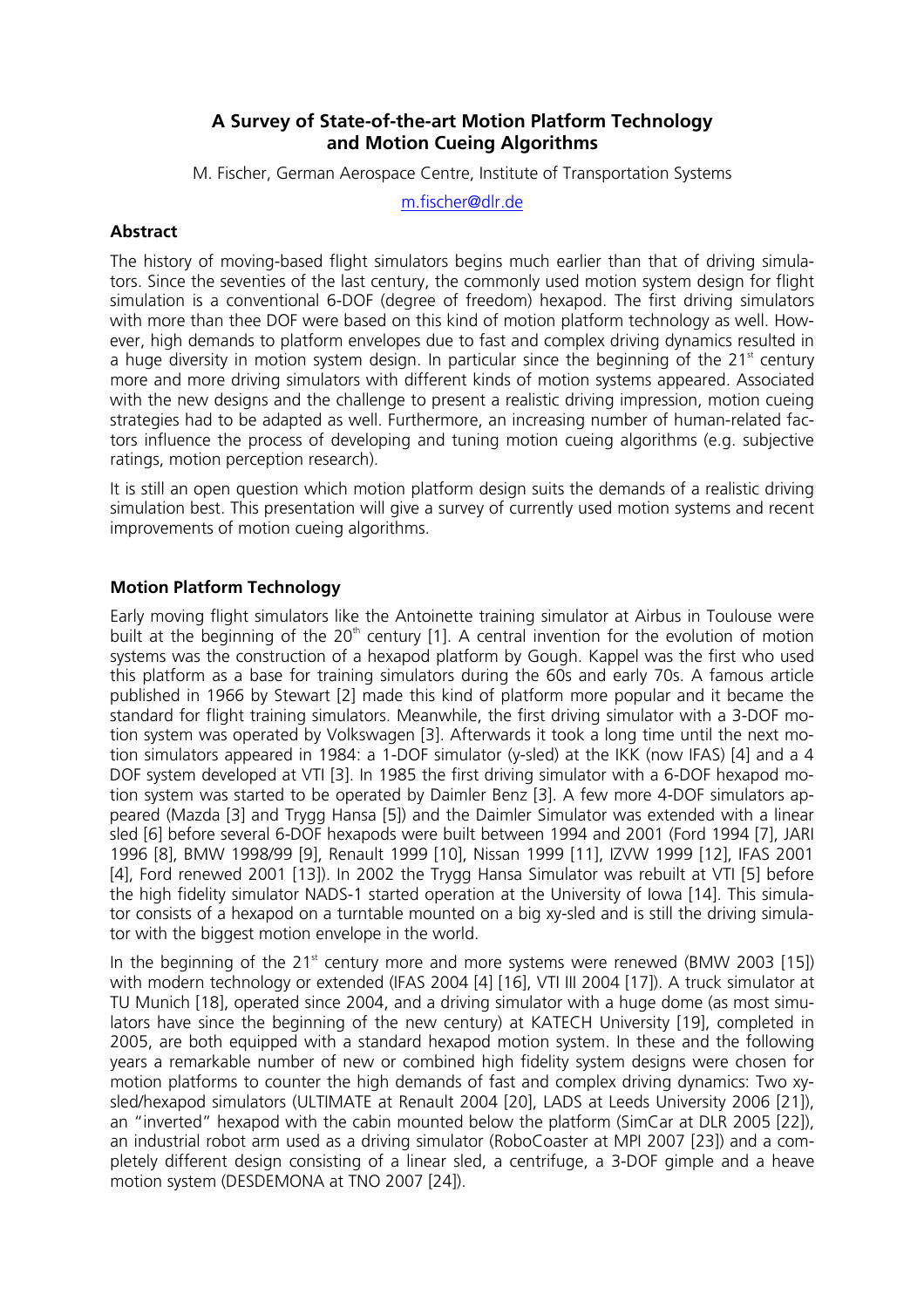#### **Motion Cueing Algorithms**

The term "motion cueing" describes the presentation of visual, acoustic, vestibular and haptic information (cues) with the aim to resemble real movements in virtual environments. However, in many cases it is especially used to express the introduction of haptic cues. In the literature, different names can be found addressing the same kind of algorithm: Motion Cueing Algorithm (MCA), Motion Drive Algorithm (MDA) or Washout Algorithm (WA).

The three classic algorithms, the Classical Washout (commonly used), the Optimal Control, and the Coordinated Adaptive Algorithms are intensively discussed by Nahon and Reid [25]. The Classical MCA bears advantages when it comes to the adjustment of parameters and the structural transparency of the concept. Each parameter that is used has a clear physical meaning. The whole concept is mathematically and computationally simple and easy to implement. On the other hand, only linear filters are used and the parameters have to be tuned on the base of a worst case assumption. Therefore, in normal driving conditions, only part of the platform capacities is used. The other two algorithms are very similar to this basic one. The main difference within the Optimal Control approach is that the filter parameters are obtained in advance through a linear quadratic optimization process, for which the structure and a cost functional have to be given. The great difference in the Coordinated Adaptive Algorithm is that some coefficients in the transfer functions are varied systematically according to an online optimization result. Both have some important advantages (e.g. use of a model of the human vestibular system during the optimization or more realistic behavior of the simulator for non-worst-case situations, respectively) but are afflicted with a loss of parameter transparency, which makes their tuning difficult.

Thus the classical approach is still the base for many algorithms with small changes in single elements of the algorithm. For example there is a nonlinear filter introduced by Renault to counter unwanted washout effects [26], a structure with adaptive high-pass filter parameters, used at the UTIAS simulator [27] or frequency-dependant scaling functions, developed by researchers from Nihon University [28]. One way to get rid of the worst-case-tuning problem related to the Classical Washout is to switch parameters according to the driving situation. This kind of parameter variation is implemented within the Intelligent Adaptive MDA used for the NADS-1 simulator [29] and the Time Variant MCA, which will be introduced to the SimCar simulator at DLR in the near future [30]. A completely different control strategy is followed with the lane position based MDA where the lateral position on the road is used directly to introduce a big part of the lateral acceleration [31]. This algorithm is mainly suitable for highway driving.

Due to the big variations in new simulator designs, a lot of simulator-specific algorithms were developed to take full advantage of the respective motion capabilities. The Model Predictive Control based MCA developed for the ULTIMATE simulator at Renault uses MPC techniques to avoid time delays and to follow the given accelerations as long as possible with a 1:1 scaling [32]. This is especially important for any kind of driving dynamic related studies. Though this algorithm is not only usable for combined hexapod/xy-sled simulators it exposes its advantages the best with this kind of motion systems. To use all DOF of the NADS-1 simulator a special extended MDA for redundant DOF was created [33]. The designs of the DESDEMONA (TNO) and RoboCoaster (MPI) simulators demanded complete new algorithms. The Spherical Washout Filter was therefore developed at TNO to make use of the special abilities of their simulator [34] and MPI is using a Robot Arm Control Algorithm [35]. While DESDEMONA provides completely new possibilities for certain maneuvers (e.g. curve driving) the motion envelope of the RoboCoaster facilitates for example special motion perception experiments bearing valuable information for developing and tuning improved motion cueing algorithms.

Besides the choice of MCA, the tuning of the related algorithm parameters is the second important issue, as demonstrated by Grant et al. [31]. A lot of different methods have been tested to solve this task. For an offline tuning, Human Control Models can be used. The best known Pilot Control Model was developed by Hosman et al. [36]. It combines weighting and transfer functions for the central visual system and the central nervous system. Another approach uses a Mo-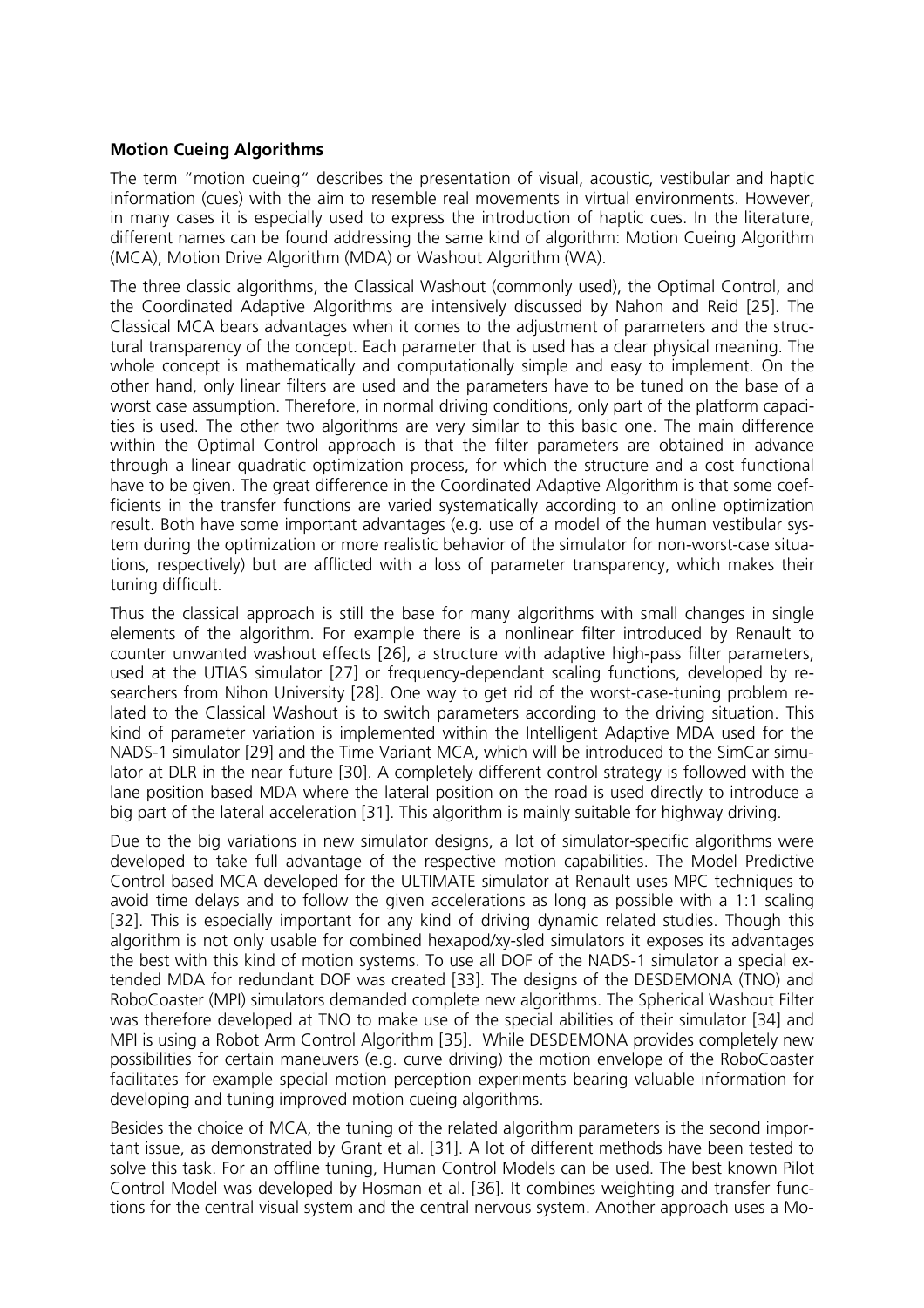tion Perception Model to minimize the pilot sensation error (between simulator and aircraft) by varying MCA parameters (e. g. cost function weights) [37]. Both tuning methods are strongly dependant on the validity of the human behavior or human motion perception models, respectively. Schroeder developed a more general method to optimize the motion cues of a movingbased simulator using empirical data, based upon the Sinacori fidelity criteria (evaluation of the level of motion fidelity, related to the MCA characteristics) [38]. This method analyzes the restrictions of simulator motion capabilities related to certain maneuvers with respect to the tradeoff between the filter gains and break-frequencies. It does not result in a fixed parameter set for the used algorithm; nevertheless it provides guidance in MCA parameter choice. Thus it is especially useful for choosing initial parameters and reducing the ranges for possible parameter values before the start of an online parameter tuning using human-in-the-loop methods.

For online tuning (that is tuning of the parameters while operating the real system) there are two possible ways: Either the parameters of the algorithm are varied online based on the driver's comments on current settings or a comparison of given parameter sets (or algorithms) via subjective ratings takes place. Grant and Reid concluded that due to the lack of evaluated integrated perception models mathematical approaches can not accomplish a final tuning of MCA parameters [39]. To shorten the tuning process they developed an expert system which guides the driver (pilot) to a subjectively optimal tuning [40]. Others reported as well differences in obtained parameter sets when doing a subjective online tuning [30] [41]. The online comparison is done in many studies (e.g. [31], [42]) and has the advantage that once a pre-tuned parameter set (or algorithm) was rated as realistic and superior to other attempts it can then be used for the given kind of driving maneuver or scenario. Thus a tuning phase at the beginning of each experiment can be avoided. Additionally, for inter-subject driving data comparison it has the advantage that a possible influence of different tunings on driver performance can be avoided.

## **Motion Cueing Issues**

Taking the motion envelope of the used motion platform as a given constraint to optimal motion cueing there are still many variable factors. The choice of the cueing algorithm and the tuning method has a big influence as well as the accuracy of the used driving dynamics model and the overall visualization and simulator characteristics (e.g. communication delay time, field-ofview, resolution, etc.). Thus the main question regarding the choice of these factors still has to consider the reason for the use of a moving-based simulator: What do I want to use the simulator for? What application do I have in mind? The best choices for a driving dynamic experiment and a driver behavior study are probably different.

Additionally there is always a trade-off between opposing factors. Do I want an algorithm which adapts to either driving task or motion platform restraints or should it be a linear, homogenous motion cueing? Is a simple, transparent and hence good tunable algorithm sufficient for my application or do more complex and variable algorithms provide essential advantages? Do I want to reduce a certain perception error by respective parameter changes on the cost of rising another one (e.g. tilt rate false cue vs. motion lag error)? Can I compare driver performance when introducing different motion cues due to subjectively tuned parameters or is a comparable rating of motion cue realism sufficient?

New revelations and developments in the area of human perception and human factor research may answer some of these questions in the future. Still there will be the need to analyze the given task and to weight all advantages and disadvantages of certain motion cueing influencing factors.

#### **Literature**

- [1] http://www.alioindustries.com/articles/true\_origins\_parallel\_robotics.html, 10.09.07
- [2] D. Stewart, "A platform with six degrees of freedom", Proceedings of the IMechE, Vol. 180, Pt. 1, No. 15, 1965-66, page 371-385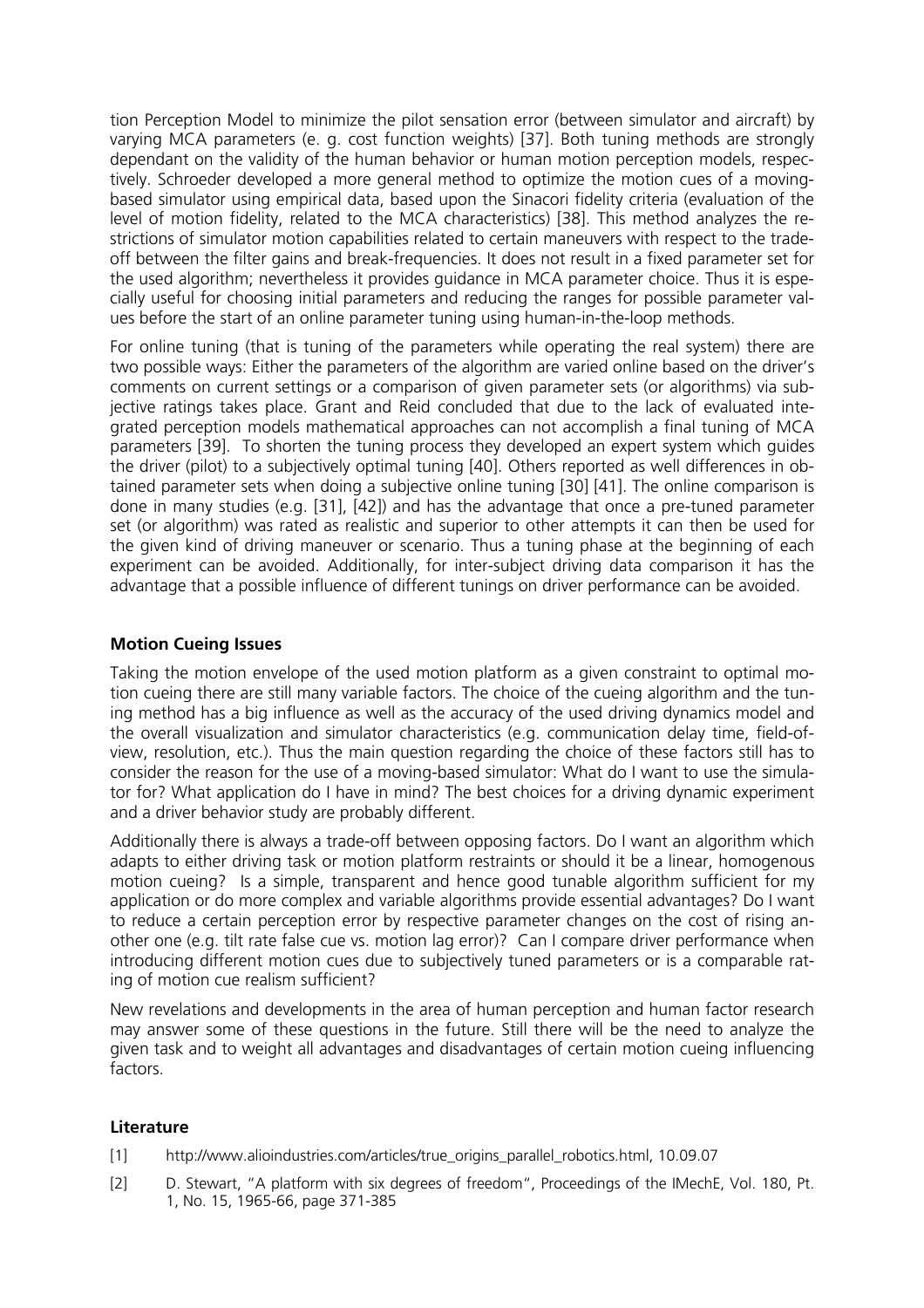- [3] Staffan Nordmark, "Driving simulators, trends and experiences", Driving Simulation Conference 1994, January 11-14, 1994, Paris, 12 pages
- [4] T. Fortmüller, "The development of driving simulation at IFAS", presented at 2nd Human Centered Motion Cueing Workshop, March 30, 2007, Soesterberg, Netherland, 40 pages
- [5] S. Nordmark, H. Jansson, G. Palmkvist, H. Sehammar, "The new VTI Driving Simulator. Multi Purpose Moving Base with High Performance Linear Motion", DSC Europe 2004, September 8-10, 2004, Paris, pp. 45-55, ISBN-2-85782-605-2
- [6] W. Käding, J. Breuer, "The use of driving simulators for the evaluation and validation of driver assistance systems", DSC Europe 2006, October 4-6, 2006, Paris, pp. 121-130, ISBN: 2-85782- 641-9, ISSN: 0769-0266
- [7] P. Grant, B. Artz, J. Greenberg, L. Cathey, "Motion Characteristics of the VIRTTEX Motion System", Proceedings of the 1st Human-Centered Transportation Simulation Conference, November 4-7, 2001, The University of Iowa, Iowa City, Iowa, 11 pages, ISSN:1538-3288
- [8] H. Soma, T. Wakasugi, K. Satoh, K. Hiramatsu, "Software upgrade in JARI driving simulator for applying to its research", DSC Europe 1999, July 7-8, 1999, Paris, 12 pages
- [9] A. Huesmann, D. Wisselmann, R.Feynmann, "Der neue dynamische Fahrsimulator der BMW Fahrzeugforschung", VDI-Berichte (1745), 2003, Düsseldorf, pp. 59-67
- [10] G. Reymond, A. Heidet, M. Canry, A. Kemeny, "Validation of Renault's dynamic simulator for Adaptive Cruise Control experiments", DSC Europe 2000, September 6-8, 2000, Paris, 11 pages
- [11] N. Kuge, M. Kubota, K. Itoh, "A study on a motion algorithm based on a driver-centered approach", DSC Europe 2002, September 11-13, 2002, Paris, 10 pages
- [12] S. Buld, M. Schumacher, S. Hoffmann, H.-P. Krüger, "EMPHASIS: Effort- Management und Performance-Handling in sicherheitsrelevanten Situationen", Dezember 2001, Universität Würzburg, pp. 4-60
- [13] B. Artz, L. Cathey, P. Grant, D. Houston, J. Greenberg, "The Design and Construction of the Visual Subsystem for VIRTTEX, the Driving Simulator at the Ford Research Laboratories", DSC Europe 2001, September 5-7, 2001. Sophia-Antipolis, pp. 1-7
- [14] C. Schwarz, T. Gates, Y. Papelis, "Motion Characteristics of the National Advanced Driving Simulator", DSC North America 2003, October 08-10, 2003, Dearborn, Michigan, 15 pages
- [15] A. Huesmann, D. Ehmanns, D. Wisselmann, "Development of ADAS by means of driving simulation", DSC Europe 2006, October 4-6, 2006, Paris, pp. 131-141, ISBN: 2-85782-641-9, ISSN: 0769-0266
- [16] T. Fortmüller, M. Meywerk, "The Influence of Yaw Movements on the Rating of the Subjective Impression of Driving", DSC North America 2005, November 30-December 2, 2005, Orlando, Florida, pp. 362-373
- [17] H. Sehammar, "Utilization of the vibration table for recreating different levels of road roughness", presented at 2nd Human Centered Motion Cueing Workshop, March 30, 2007, Soesterberg, Netherland, 26 pages
- [18] http://www.ftm.mw.tum.de/, 10.09.07
- [19] S. Yu, S. Lee, Y. Son, H. Moon, H. Noh, "The First Stage Development of KATECH Advanced Automotive Simulator (KAAS)", DSC Asia/Pacific 2006, May 31- June 2, 2006, Tsukuba, Japan, 12 pages
- [20] M. Dagdelen, G. Reymond, A. Kemeny, M. Bordier, N. Maizi, "MPC based Motion Cueing Algorithm: Development and Application to the Ultimate Driving Simulator", DSC Europe 2004, September 8-10, 2004, Paris, pp. 221-233, ISBN:2-85782-605-2
- [21] H. Jamson, "Driving me Round the Bend Behavioural Studies Using the New University of Leeds Driving Simulator", Motion Simulator Conference 2007, September 19-20, 2007, Braunschweig, Germany
- [22] M. Bruenger-Koch, "Motion Parameter Tuning and Evaluation for the DLR Automotive Simulator", DSC North America 2005, November 30-December 2, 2005, Orlando, Florida, pp. 262-270